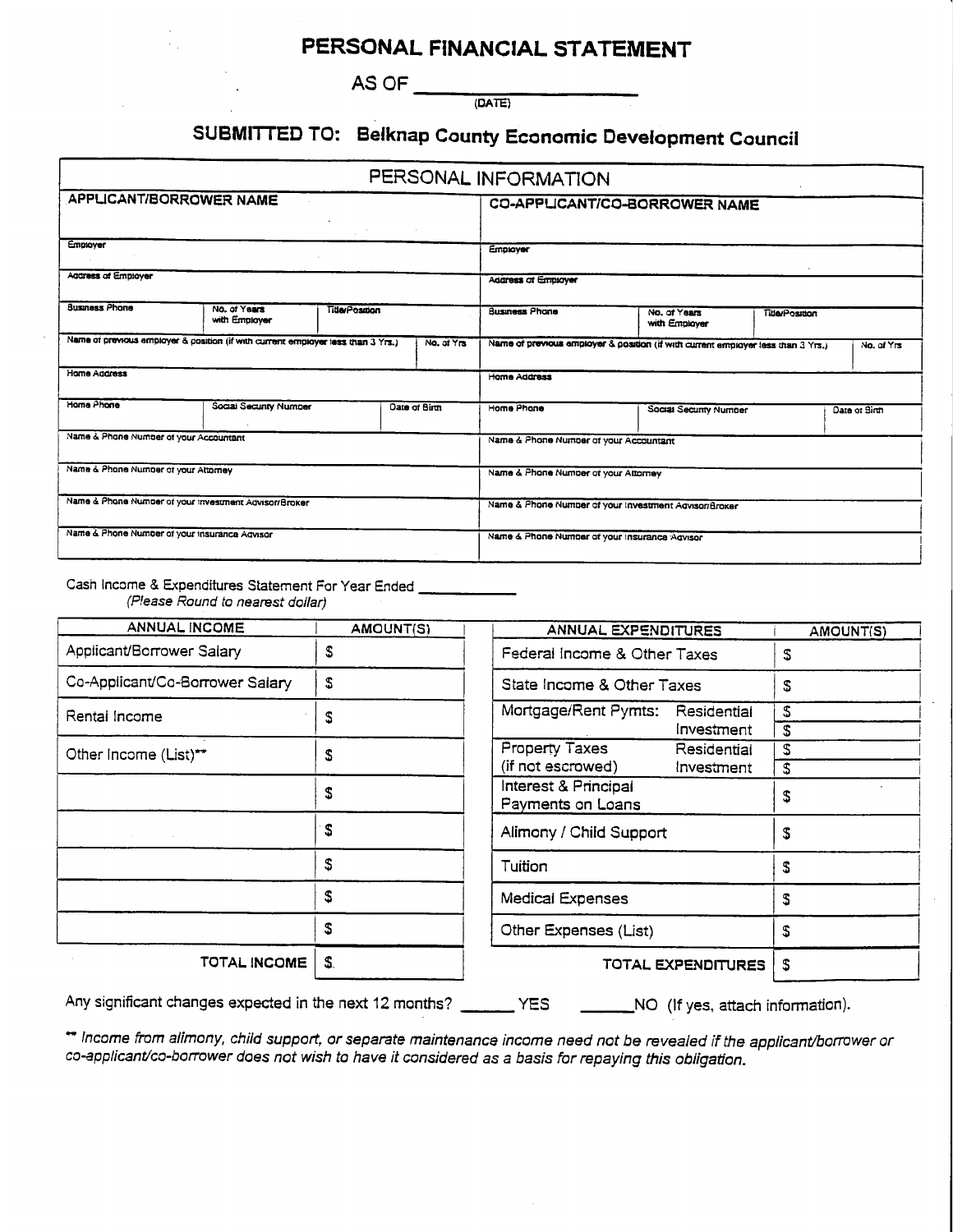| <b>ASSETS</b>                                                               | <b>AMOUNT(S)</b> | <b>LIABILITIES</b>                                  | <b>AMOUNT(S)</b>         |          |
|-----------------------------------------------------------------------------|------------------|-----------------------------------------------------|--------------------------|----------|
| Cash                                                                        | \$               | Notes Payable                                       | Secured<br>Unsecured     | \$<br>\$ |
| <b>Readily Marketable Securities</b><br>(Itemize below on Schedule A)       | S                | Accounts Payable (List)<br>(including credit cards) |                          | \$       |
| Non-Readily Marketable Securities                                           | \$               |                                                     |                          | \$       |
| Net Cash Surrender Value of Life<br>Insurance (itemize below on Schedule B) | \$               |                                                     |                          | \$       |
| Residential Real Estate<br>(itemize below on Schedule C)                    | \$               |                                                     |                          | \$       |
| Real Estate Investments<br>(itemize below on Schedule C)                    | \$               | <b>Taxes Payable</b>                                |                          | \$       |
| IRA, Keogh, Profit-Sharing & Other<br><b>Vested Retirement Accts.</b>       | \$               | Mortgage Debt (Schedule C)                          |                          | \$       |
| Personal Property (including<br>automobiles)                                | \$               | Life Insurance Loans (Schedule B)                   |                          | \$       |
| Other Assets (List):                                                        | S                | Other Liabilities (List):                           |                          | S        |
|                                                                             | \$               |                                                     |                          | \$       |
|                                                                             | S                |                                                     |                          | \$       |
| TOTAL ASSETS                                                                | S                |                                                     | <b>TOTAL LIABILITIES</b> | S        |
|                                                                             |                  | NET WORTH: ASSETS LESS LIABILITIES:                 |                          | S        |

SCHEDULE A - READILY MARKETABLE SECURITIES (Use additional sheet if necessary)

| Name | <b>Traded On</b> | <b>Current Market Value</b> |
|------|------------------|-----------------------------|
|      |                  |                             |
|      |                  |                             |
|      |                  |                             |
|      | $\sim$           |                             |
|      |                  |                             |
|      |                  |                             |

## SCHEDULE B - LIFE INSURANCE (Use additional sheet if necessary)

| <b>Insurance Company</b> | Face Amount<br>of Policy | <b>Type of Policy</b> | <b>Beneficiary</b> | <b>Cash Surrender</b><br>Value | <b>Amount Borrowed</b> | Ownership |
|--------------------------|--------------------------|-----------------------|--------------------|--------------------------------|------------------------|-----------|
|                          |                          |                       |                    |                                |                        |           |
|                          |                          |                       |                    |                                |                        |           |
|                          |                          |                       |                    |                                |                        |           |
|                          |                          |                       |                    |                                |                        |           |
|                          |                          |                       |                    |                                |                        |           |
|                          |                          |                       |                    |                                |                        |           |